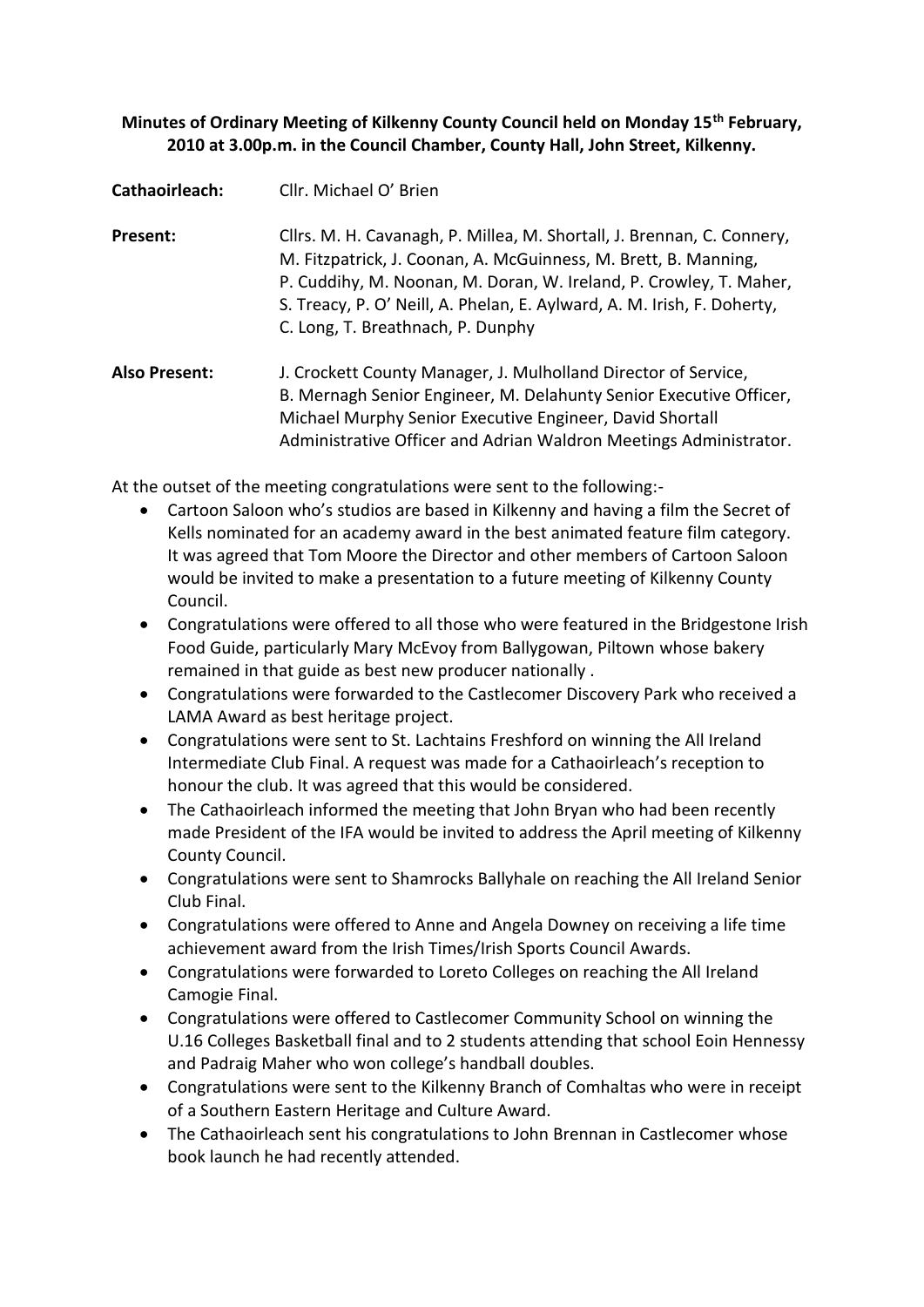The County Manager informed the meeting that Birdie Brannigan who had served for 32 years with Kilkenny County Council had recently retired and the good wishes of members were sent to Ms. Brannigan.

The Cathaoirleach noted for the meeting that this Local Authority was no longer represented on the Waterford Port Authority and he noted the confirmation of same with disappointment.

# **Votes of Sympathy:-**

- Peggy Brophy & Family, Ballinaraha, Glenmore, Co. Kilkenny on the death of Peter Quinlan
- Mary Phelan & Family, Tullogher, Co. Kilkenny on the death of James Phelan.
- Margaret Malone & Family, Castlegannon, Mullinavat, Co. Kilkenny on the death of John Fitzpatrick.
- Alice Cass, Aylwardstown, Glenmore, Co. Kilkenny, on the death of Jack Roche.
- The Curran Family, Knockatore, The Rower, Co Kilkenny, on the death of Willie Curran.
- John Phelan & Family, Milltown, Kilmacow, Co. Kilkenny, on the death of Mary Phelan.
- Tricia Heffernan, Ballyverneen, Glenmore, Co. Kilkenny, on the death of Jim Reddy.
- Willie Kelly & Family, Farrantemple, The Rower, Co. Kilkenny on the death of Babsie Kelly.
- Joseph Dowling, Forristalstown, Glenmore, Co. Kilkenny on the death of Mary Dowling.
- Tom Reid & Family, Fahy, Kilmacow, Co. Kilkenny on the death of Gabrielle Reid.
- The Holden Family, Lickawn, Tobernabrone, Piltown, Co. Kilkenny on the death of Annie Holden.
- The Culleton Family, The Avenue, Piltown, Co. Kilkenny on the death of Michael Culleton.
- William O' Grady, Brucana, Johnstown, Via Thurles, Co. Kilkenny on the death of Lena O' Grady.
- John Love, Cloneen, Clogh, Castlecomer, Co. Kilkenny, on the death of Annie Love.
- Stella Carter, Clifden Commons, Gowran, Co. Kilkenny on the death of Charlie Carter.
- Hilda Hennessy, Blackacre, Paulstown, Co. Kilkenny on the death of John Hennessy.
- Michael Drohan, Ballykeoghan, Skeard, Kilmacow, Co. Kilkenny on the death of Lily Drohan.
- Kitty Roche, Milltown, Kilmacow, Co. Kilkenny on the death of Jack Roche.
- The Kenny Family, Rathkieran, Mooncoin, Co. Kilkenny on the death of Teresa Fielding.
- The Norris Family, Clogga, Mooncoin, Co. Kilkenny on the death of Ellen Norris.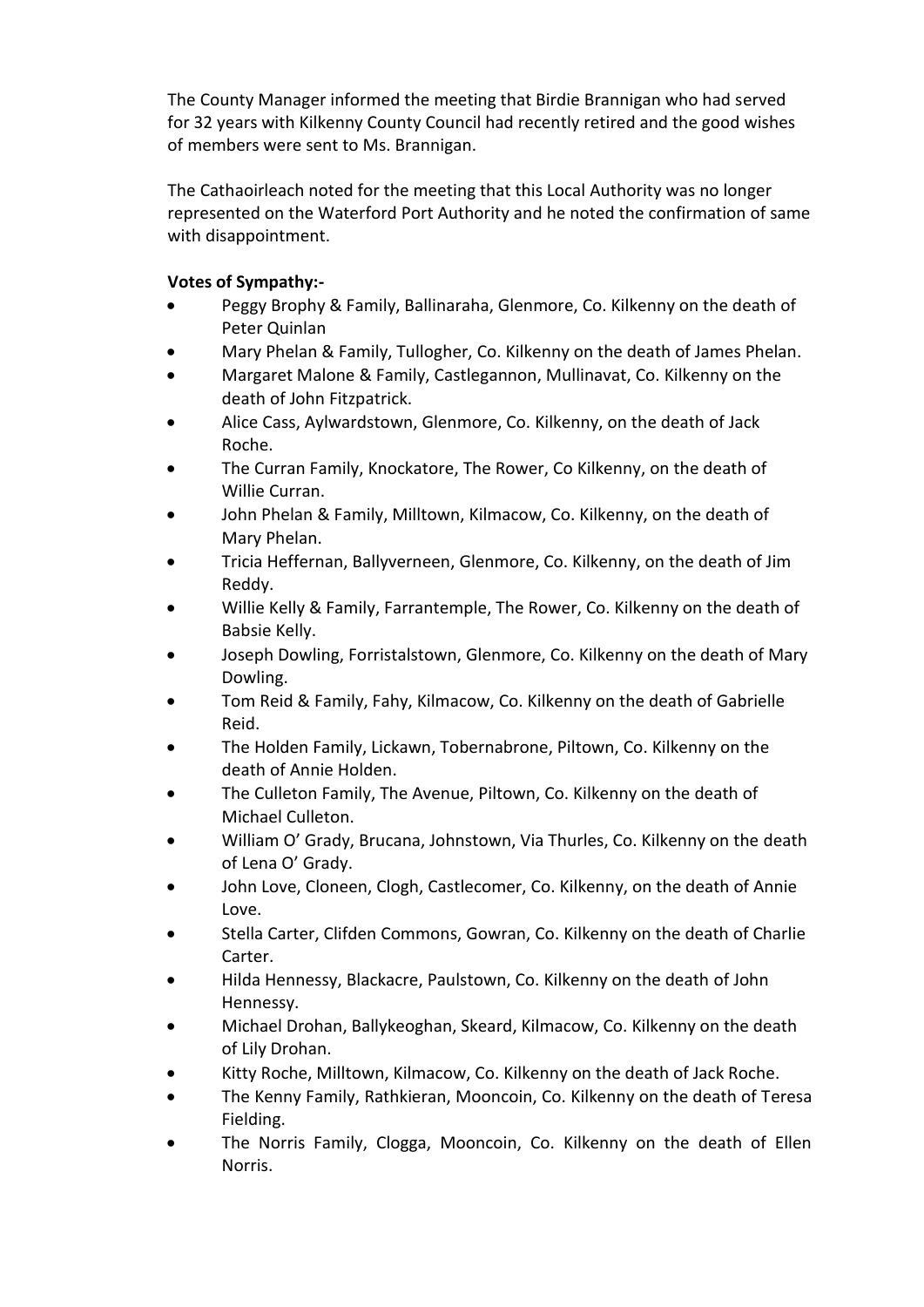# **1. Confirmation of Minutes - Dearbhú Miontuairiscí:**

**(a)** Minutes of Ordinary Meeting of Kilkenny County Council held on 15th January, 2010.

Proposed by Cllr. M. Shortall, Seconded by Cllr. M. Noonan and resolved:- "That the minutes of Ordinary Meeting of Kilkenny County Council held on 15<sup>th</sup> January, 2010 copy of which had been circulated with the agenda be and are hereby approved"

- **(b)** Minutes of Thomastown Electoral Area Meeting held on Thursday 19th November, 2009. Proposed by Cllr. P. O' Neill, Seconded by Cllr. A. Phelan and resolved:- "That the minutes of Thomastown Electoral Area Meeting held on Thursday 19<sup>th</sup> November, 2009 copy of which had been circulated with the agenda be and are hereby approved"
- **(c)** Minutes of Ballyragget Area Meeting held on 21st December, 2009. Proposed by Cllr. J. Brennan, Seconded by Cllr. P. Millea and resolved:- "That the minutes of Ballyragget Electoral Area Meeting held on  $21^{st}$  December, 2009 copy of which had been circulated with the agenda be and are hereby approved"

**(d)** Minutes of SPC 3 Environmental Policy, Fire Services and Emergency Planning Meeting held on 3<sup>rd</sup> February, 2010. Proposed by Cllr. M. H. Cavanagh, Seconded by Cllr. P. Cuddihy and resolved:- "That the minutes of SPC 3 Environment Policy, Fire Services and Emergency Planning meeting held on  $3<sup>rd</sup>$  February, 2010 copy of which had been circulated with the agenda be and are hereby approved".

- **(e)** Minutes of Piltown Electoral Area Meeting held on 5th February, 2010. Proposed by Cllr. P. Dunphy, Seconded by Cllr. C. Long and resolved:- That the minutes of Piltown Electoral Area Meeting held on 5<sup>th</sup> February, 2010 copy of which had been circulated with the agenda be and are hereby approved".
- **2. Business prescribed by Statute, Standing Orders or Resolutions of the Council. Gnó forordaithe do réir Reachtaíochta, Orduithe Seasta, nó Rúin an Chomhairle.**

## **Housing & Other Disposal - Tithíocht & Díuscairt Eile**

- **(a) Housing Disposal – Tithíocht Díuscairt**
- **(i)** Proposed by Cllr. S. Treacy, Seconded by Cllr. P. O' Neill and resolved:- "That Kilkenny County Council hereby approves of the disposal of its interest in No. 12 The Greens, Jerpoint West, Thomastown, in accordance with the terms of the Housing Acts 1966 to 2002"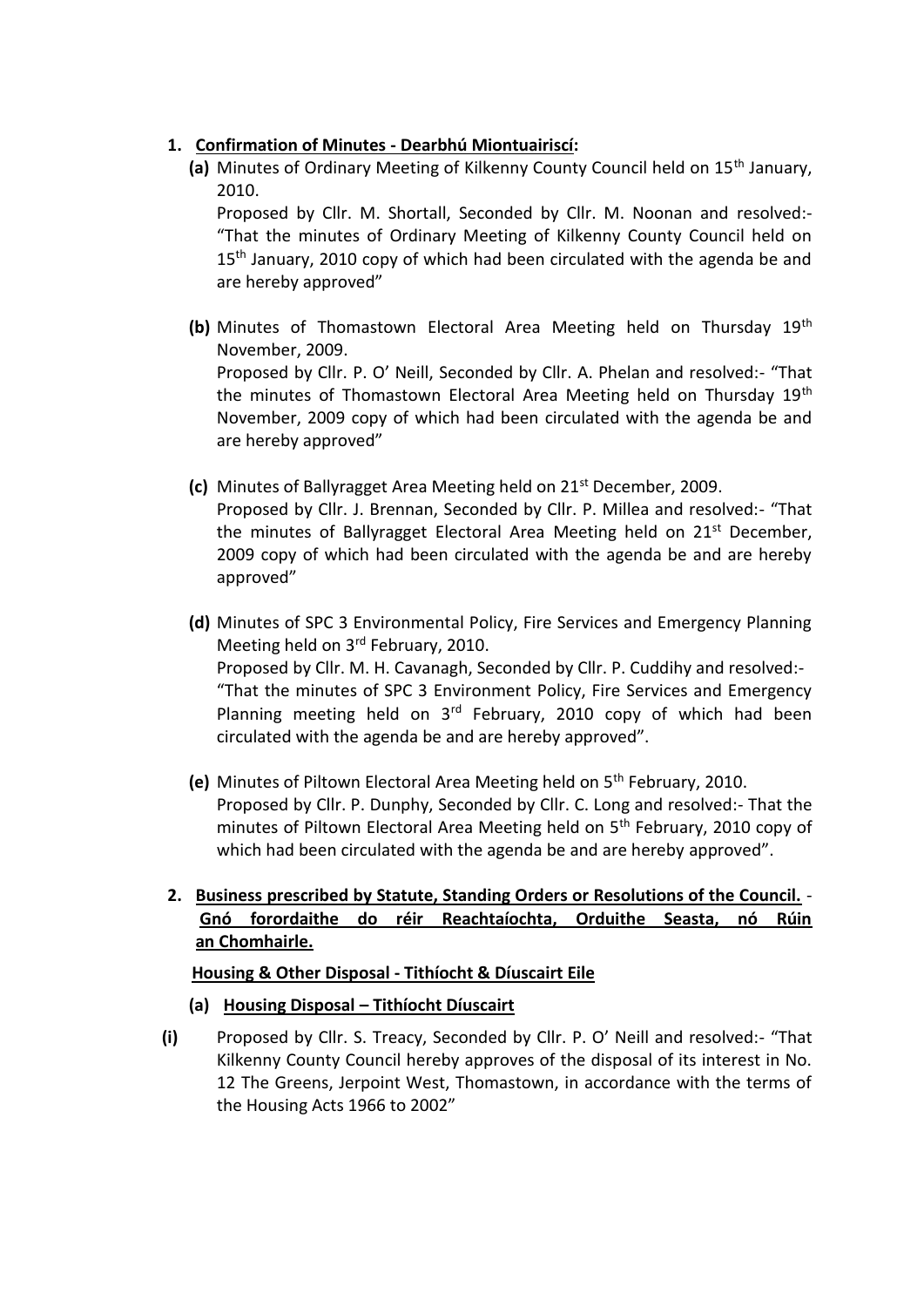## **(b) Other Disposal - Díuscairt Eile**

- **(i)** Proposed by Cllr. M. H. Cavanagh, Seconded by Cllr. T. Maher and resolved:- "That Kilkenny County Council hereby approves of the disposal of its interest in land at Tomard, Milford, Co. Carlow to Brian Maher, in accordance with details contained in the Notice served under Section 183 of the Local Government Act, 2001
- **(ii)** Proposed by Cllr. M. H. Cavanagh, Seconded by Cllr. T. Maher and resolved;- "That Kilkenny County Council hereby approves of the disposal of its interest in land at Ashill, Horse & Jockey, Co. Tipperary to Reps of John O' Meara, in accordance with details contained in the Notice served under Section 183 of the Local Government Act, 2001"
- **(iii)** Proposed by Cllr. M. H. Cavanagh, Seconded by Cllr. T. Maher and resolved: - "That Kilkenny County Council hereby approves of the disposal of its interest in land at Foulkscourt, Johnstown, Co. Kilkenny to Noel Nolan, in accordance with details contained in the Notice served under Section 183 of the Local Government Act, 2001 (Notice sent to members on 4<sup>th</sup> February, 2010).

## **(c) Community & Enterprise - Pobal agus Fiontar**

**Five Year County Library Development Plan – Deferred from January.**  As John McCormack was unable to attend this meeting, the matter was deferred to March.

### **(d) Roads – Bóithre**

### **(i) Report on Damage to Roads due to severe weather**

A report was presented to the Council by John Mulholland Director of Services in response to request expressed by members of Kilkenny County Council on the impact of the severe weather (flooding) in November 2009, ice, snow and extremely low temperatures in December 09 and January 10 on the Counties roads and drainage infrastructure. He summarised the correspondence that had taken place between Kilkenny County Council and various State Departments and noted the response to same. He summarised the costs in responding to the severe weather and outlined other information of interest to members. Following completion of this presentation a full debate took place where members explored the various options that Kilkenny County Council would explore in order to maximise their chances of receiving emergency funding and bringing their case to the various State Authorities and Ministerial Departments.

Following a number of contributions it was agreed that a resolution be sent to the Association of County & City Councillors seeking a deputation with the relevant Minister to seek funding to alleviate the costs associated to local authorities in responding to the severe weather.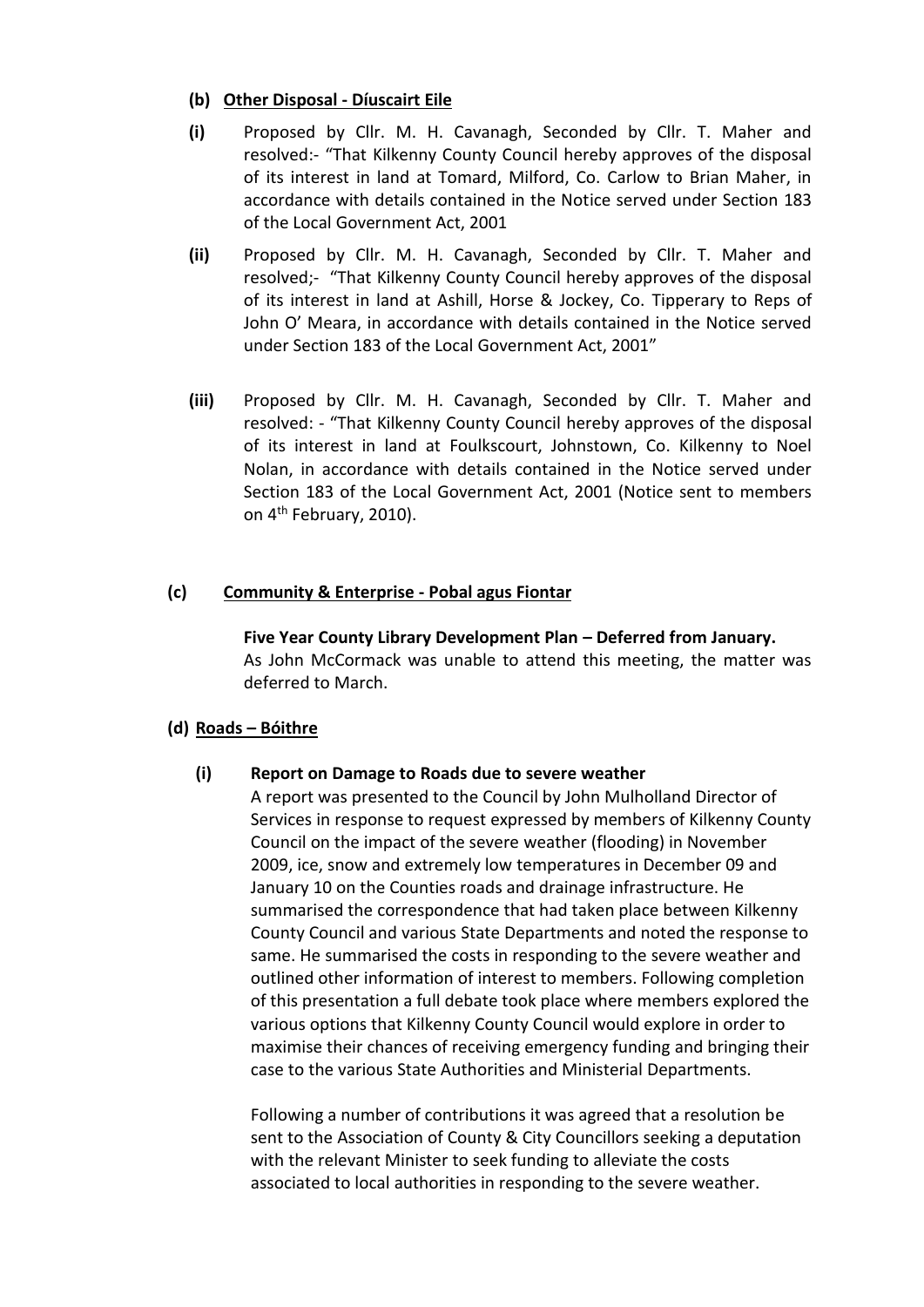It was also agreed that once a report had been prepared covering the full county, that same be referred to the Oireachtas Members for Carlow/Kilkenny in order for them to put pressure on the relevant National Agencies. It was further agreed that once this report was completed it would be referred to the various areas and revert to the March meeting.

Contributions Cllrs. P. Dunphy, T. Breathnach, T. Maher, M. H. Cavanagh, S. Treacy, M. Shortall, P. Millea, J. Brennan, P. O' Neill, A. Phelan, C. Connery, A.M. Irish, M. Doran and M. O' Brien.

J. Mulholland confirmed that funding had been received for reinstatement work for the villages affected by the road works at the N9 Motorway i.e. Stoneyford, Thomastown and Knocktopher.

### **(ii) 2010 Allocations from the National Roads Authority**

John Mulholland outlined to members the list of allocations for 2009 which had been circulated to them in a summary form. Members contributing expressed disappointment that no funding had been allocated to Tennypark and Ballinalee. John Mulholland confirmed that preparatory work had been done by Kilkenny County Council on both these roads and would again be including them for priority. However, he confirmed that no funding had been allocated by the NRA for those specific roads.

Contributions Cllrs. P. O' Neill, T. Maher, S. Treacy, M. Shortall, M. H. Cavanagh, J. Brennan, C. Connery, T. Breathnach, M. Brett.

#### **(iii) M9 Phase 2 Opening**

John Mulholland confirmed to the meeting that the expected date for the M9 opening from Knocktopher to Waterford City was now amended to March 22<sup>nd</sup> with the time expected to be 12noon.

### **(e) Water Services - Seirbhísí Slántaíochta**

#### **Kilkenny Conservation Project – progress update**

A detailed presentation was made by Michael Murphy Senior Executive Engineer on the work to date and a full discussion followed. Concern was expressed regarding the amount of unaccounted for water (UFW) and the associated cost of repairing leaks for both the consumer and the local authority. The County Manager confirmed that a meeting had been held with the IFA and it had been requested to assist Kilkenny County Council by inspecting water troughs and identifying leaks. A similar meeting is to be held with the ICMSA.

He indicated that where consumers receive high bills for water usage which are due to leaks the levels of write offs will be examined on a case by case basis.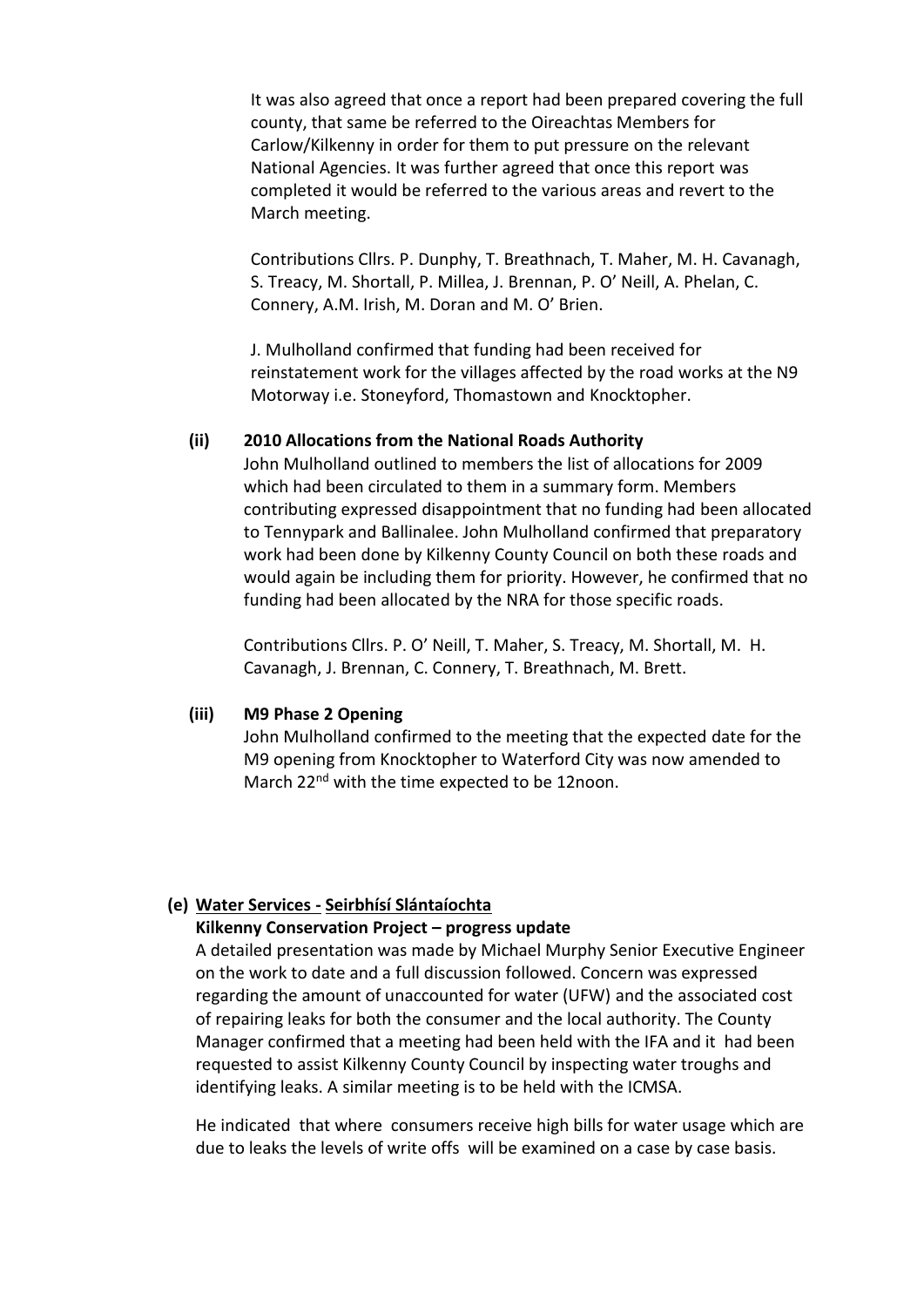Billy Mernagh Senior Engineer confirmed that while the level of UFW had decreased or remained stable in Kilkenny City the level for UFW in the County had increased. This was due to the impact of the recent severe weather on supplies to rural areas. However, savings in UFW over the last two years had resulted in a continuous supply through the recent severe weather.

During this discussion it was confirmed that where leaks were attended to in private housing schemes, the costs will be recouped from existing bonds.

Following a brief discussion on deficiencies and poor workmanship in the water infrastructure in some private housing schemes it was agreed that a report be prepared for the next meeting on unfinished housing estates, to include the value of bonds, issues being presented, guarantees under the home bond scheme and standards required by Kilkenny County Council.

It was confirmed that the contract for Kilmacow Sewerage Scheme is in progress with an expected completion date in June/July 2010. Mooncoin Regional Water Supply Scheme's completion date is June 2010. Billy Mernagh replied to other queries from Members.

It was indicated that a reply had not yet been received from Department regarding the programme of works recently sent from Kilkenny County Council.

It was proposed by Cllr. J. Brennan, Seconded by Cllr. M. H. Cavanagh and resolved:- "That Kilkenny County Council write to the Minister for the Environment requesting that any plans to introduce domestic water charges be deferred until the relevant public water schemes have been upgraded".

Contributions Cllrs. B. Manning, T. Breathnach, J. Brennan, J. Coonan, P. Dunphy, S. Treacy, M. Doran, C. Connery, P. O' Neill, E. Aylward, P. Cuddihy, T. Maher, C. Long, T. Breathnach, J. Brennan and A.M. Irish.

#### **(f) Corporate - Gnóthaí Corparáideacha**

## **Nomination for Vacancy on SPC 2, Roads, Transportation, Water Services, Emergency Planning – Business and Industry Pillar – Cormac O' Sullivan, Haggard Road, Kells, Co. Kilkenny.**

It was proposed by Cllr. M. Doran, Seconded by Cllr. T. Maher and resolved: - "That the nomination of Mr. Cormac O' Sullivan, Haggard Road, Kells onto SPC 2 be and is hereby agreed".

The members attention was drawn to correspondence received from the Farming Pillar giving nominations for 3 out of the 4 vacancies on Kilkenny County Council's SPC's.

It was proposed by Cllr. P. O' Neill, Seconded by Cllr. T. Maher and resolved:- "That the nominations of Elizabeth Regan, Kilpatrick Farm, Clogh, Castlecomer, John Bambrick, Mallardstown, Callan, and Michael Rice, Greenridge, Kilkenny be and are hereby agreed".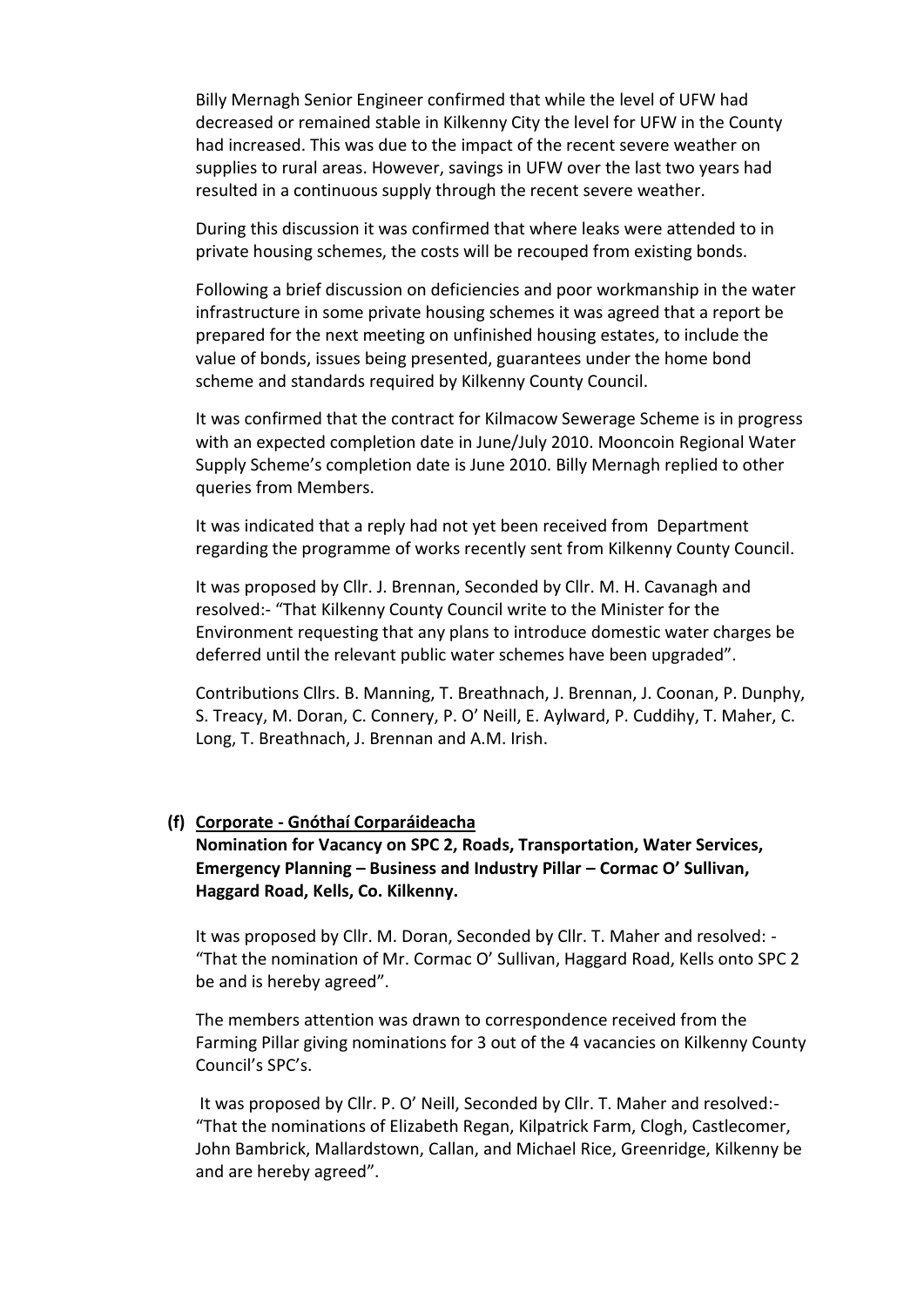It was indicated that as Cllr. M Fitzpatrick had been nominated by Kilkenny Borough Council to the Joint Policing Committee it was appropriate to nominate Cllr. Tomas Breathnach to the County Committee.

It was proposed by Cllr. M Shortall, Seconded by Cllr. A. Phelan: - "That Cllr. T. Breathnach be nominated onto the Kilkenny County Joint Policing Committee in lieu of Cllr. M. Fitzpatrick".

### **3. Urgent Correspondence - Comhfhreagras Práinneach**

The Cathaoirleach drew member's attention to the recently received invitation from the Kilkenny Association in New York. He outlined details of the brief visit where contact would be made with the Kilkenny Association and other industry and tourism bodies during the period in and around the St. Patricks Day Celebration.

It was proposed by Cllr. P. Cuddihy, Seconded by Cllr. A. Phelan and resolved: - "That Kilkenny County Council hereby approve the visit of Cllr. M. O' Brien Cathaoirleach Kilkenny County Council and Mr. John Mulholland Director of Services for Roads & Corporate Affairs, to New York".

# **4. Business adjourned from a previous Meeting - Gnó ar athló ó chruinniú roimhe seo:**

None.

# **5. Fix Dates and Times of Meetings - Dátaí agus Amanta do chruinnithe a shocrú: (a) Schedule of meetings from February - April** – Agreed as per list.

It was agreed that the area meetings of Callan and Ballyragget would be arranged on receipt of information of the Non National Road Grants from the NRA.

# **(b) Fix date for joint briefing in committee for Kilkenny County Council and Kilkenny Borough Council to discuss issues connected with possible extension of Kilkenny Borough Boundary.**

Following a full discussion on same it was agreed that a joint meeting would be held in committee, in County Hall, for members of Kilkenny County Council and Kilkenny Borough Council on Monday  $1<sup>st</sup>$  of March from 4.00p.m.  $-5.30$  p.m.

Contributions Cllrs. M. O' Brien, J. Coonan, P. Millea, P. Cuddihy, C. Long, E. Aylward, P. O' Neill, M. Noonan, M. Shortall, A. Phelan, T. Breathnach.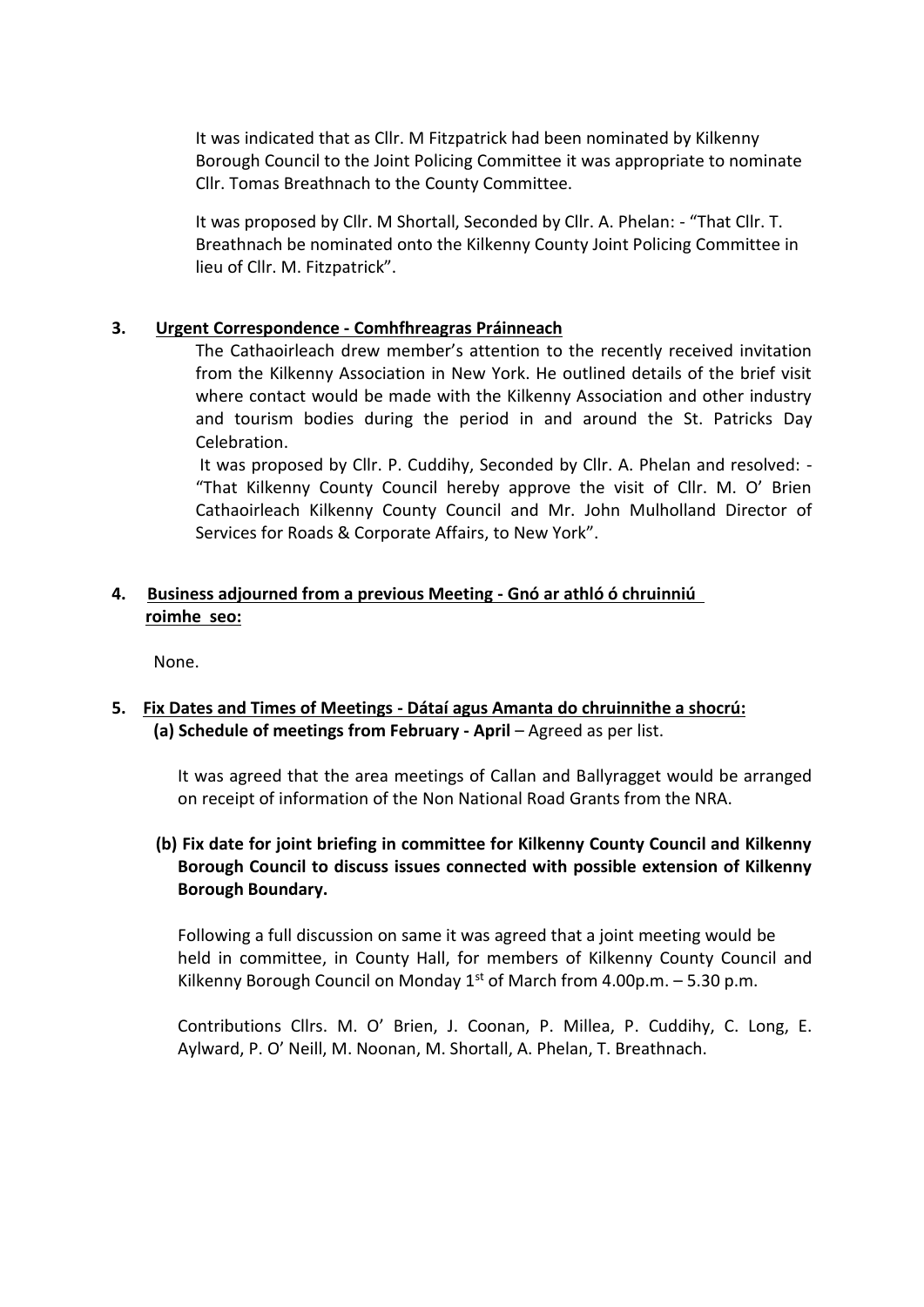# **6. Consideration of Reports and Recommendations of Committees of the Council - Plé ar Thuairiscí agus Moltaí ó Choistí an Comhairle:**

**(a) Report on Thomastown Electoral Area Meeting held on 19th November, 2009.** Items (i) and (ii) were deferred however, it was agreed that Item (iii) would be put before the Council.

It was proposed by Cllr. P. O' Neill, Seconded by Cllr. S. Treacy: - "That Kilkenny County Council requests the NRA to provide Grant funding to cover infrastructural works on the LP2635/LP2636 Bennettsbridge to Gowran Road".

- **(b) Report on Ballyragget Electoral Area Meeting held on Monday 21st December.** Deferred
- **(c) Report on SPC 3 Environmental Policy, Fire Services and Emergency Planning meeting held on 3rd February, 2010**  Deferred
- **(d) Report on Piltown Electoral Area Meeting held on 5th February, 2010**

It was agreed that the report on this meeting would be deferred with the exception of the following.

It was agreed that as per the proposal of Cllr. P. Dunphy which was seconded by Cllr. T. Breathnach and resolved "That Kilkenny County Council agree to invite representative from the NRA to attend a future meeting of Kilkenny County Council to discuss ongoing and future projects in the area".

## **Standing Orders-Deputations & Invitation to Oireachteas Members**

It was agreed that a copy of Standing Orders would be issued to all Chairs of Area Electoral Meetings and SPC's with particular attention to be drawn to Section 45 which deals with the reception of deputations and section 55 – 83 which deals in particular with various committees of the County Council.

## **7. Other Business set forth in the Notice convening the Meeting - Gnó Eile romhainn i bhFógra reachtála an Chruinnithe** None

### **8. Education & Training**

Proposed by Cllr. P. O' Neill, Seconded by Cllr. T. Maher "That the schedule as circulated is hereby approved".

**9. Matters Arising from Minutes - Gnótha ag éirí as Miontuairiscí** None